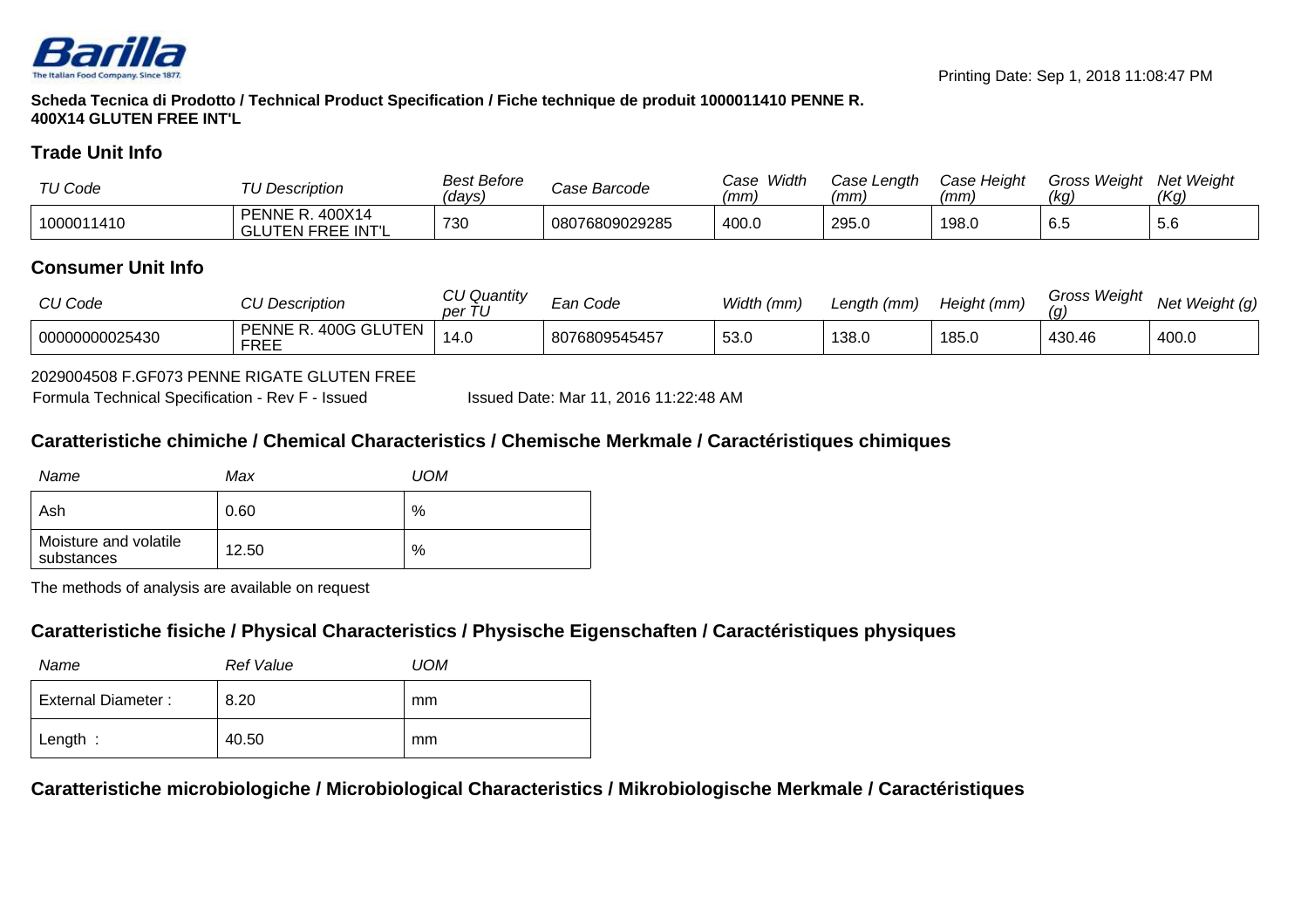

| English  | In case of dry semolina pasta/dry egg pasta/dry filled pasta: the product is dry and its low moisture level guarantees the absence of<br>microbial growth.                                                                                                                                                       |
|----------|------------------------------------------------------------------------------------------------------------------------------------------------------------------------------------------------------------------------------------------------------------------------------------------------------------------|
|          | In case of sauces/ pesto/ shelf stable ready-meals: production technology and pack integrity ensure the absence of microbial growth.                                                                                                                                                                             |
|          | In case of bakery products: the low moisture content in dry products, and the low grade of water activity and our baking conditions for<br>medium moisture products ensure the absence of any risk for consumer health.                                                                                          |
|          | Frozen products: the correct management of the cold chain ensures microbiological stability.                                                                                                                                                                                                                     |
| Italian  | Nel caso di pasta secca di semola / pasta all'uovo / pasta secca ripiena: questo prodotto è essiccato fino a valori di umidità che<br>assicurano l'assenza di crescita microbica.                                                                                                                                |
|          | Nel caso di sughi/ pesti/ shelf-stable e piatti pronti: la tecnologia di produzione e l'integrità della confezione assicurano l'assenza di<br>crescita microbica.                                                                                                                                                |
|          | In caso di prodotti da forno: il basso contenuto di umidità nei prodotti secchi, i bassi valori di attività dellacqua e le condizioni di<br>cottura nei prodotti ad umidità intermedia assicurano lassenza di rischi per la salute del consumatore.                                                              |
|          | Prodotti surgelati: la corretta gestione della catena del freddo assicura la stabilità microbiologica.                                                                                                                                                                                                           |
| Deutsch  | Im Falle trockener Pasta, Voll-Ei Pasta und gefüllter, trockener Pasta: diese Produkte sind auf einen so niedrigen Feuchtigkeitsgehalt<br>getrocknet, dass die Abwesenheit mikrobiellen Wachstums somit garantiert werden kann.                                                                                  |
|          | Im Falle von Saucen, Pesti und Fertiggerichten: Produktionstechnologie und intakte Verpackung bürgen für die Abwesenheit<br>mikrobiellen Wachstums.                                                                                                                                                              |
|          | Im Falle von Bäckereiprodukten: der geringe Feuchtigkeitsgehalt der Bäckereiprodukte sowie der geringe Wert der Wasseraktivität<br>und die Bedingungen im Backvorgang bei den Produkten mit mittlerem Feuchtigkeitsgehalt sorgen für den Schutz des Verbrauchers.                                                |
|          | Tiefgekühlte Produkte: Die Integrität der Kühlkette bürgt für die mikrobielle Stabilität der Produkte.                                                                                                                                                                                                           |
| Français | Pâtes sèches/pâtes aux oeufs/pâtes sèches farcies : ces produits sont séchés jusqu'à l'obtention de valeurs d'humidité qui assurent<br>l'absence de croissance microbiologique.                                                                                                                                  |
|          | Sauces / pesto / plats préparés à longue conservation : la technologie utilisée et l'étanchéité de l'emballage assurent l'absence de<br>croissance microbiologique.                                                                                                                                              |
|          | Produits de boulangerie (produits secs) : la faible teneur d'humidité assure l'absence de croissance microbiologique. Produits de<br>boulangerie (produits à humidité moyenne) : la faible activité de l'eau dans les produits et les conditions de cuisson assurent<br>l'absence de croissance microbiologique. |
|          | Produits surgelés: le respect de la chaine du froid assure la stabilité microbiologique.                                                                                                                                                                                                                         |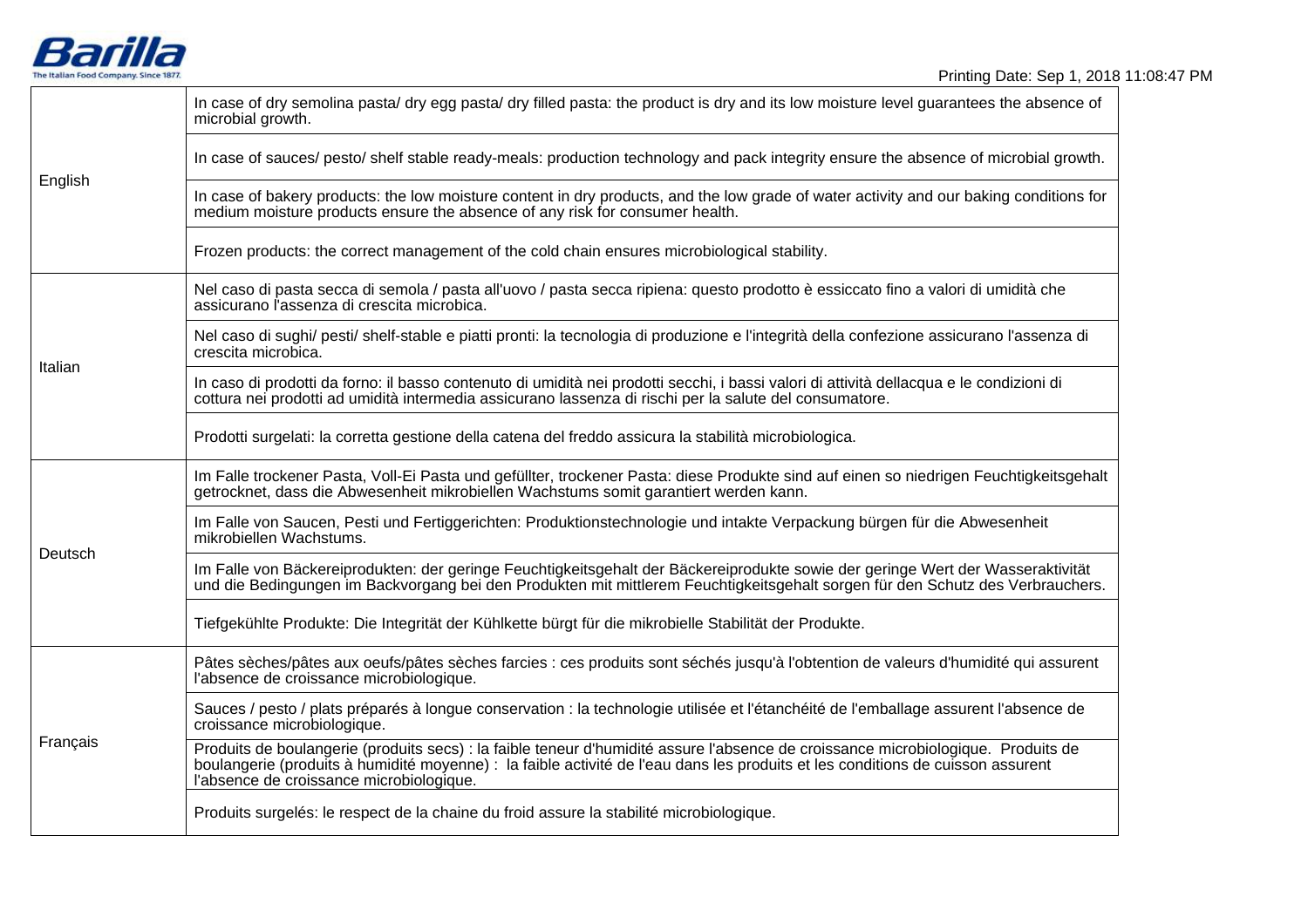

### **Modalità di conservazione del prodotto / Product storage condition / Conditions de conservation / Lagerungsbedingungen**

**Per i prodotti conservati a temperatura ambiente / ambient products / produits conservés à temperature ambiante / Produkte zurLagerung bei Raumtemperatur :**

Conservare in luogo fresco e asciutto / Store in a cool and dry place / Conserver dans un endroit sec et frais / Kühl und trocken lagern

Per i sughi: dopo l'apertura conservare in frigorifero per non più di 5 giorni / For sauces: once opened keep refrigerated and use within 5 days / Pour les sauces et pesto: après ouverture, conserver au réfrigérateur et consommer dans les 5 jours / Für Saucen: nach dem Öffnen im Kühlschrank lagern und innerhalb von 5 Tagen verbrauchen.

# **Per i prodotti surgelati / frozen products / produits surgelés / Gefriergut:**

Conservare a - 18°C. Una volta scongelato il prodotto non deve essere ricongelato. Una volta scongelato il prodotto deve essere conservato tra 0° e 4°C in confezione integra e consumato entro le 24 ore (lasagne e cannelloni entro 96 ore) / Keep frozen at - 18°C. If defrosted do not refreeze. Once defrosted the product must be kept between 0°C and 4°C in its pack - consume within 24 hours (lasagna and cannelloni within 96 hours) / Conserver au froid à -18°C après décongélation, le produit ne doit pas etre recongelé. Après décongélation, le produit doit être conservé entre 0 et 4°C, dans son emballage d'origine, et consommé dans les 24 h (pour les lasagnes et lescannelloni, à consommer dans les 96h suivant la decongélation dans l'emballage fermé) / Lagerung bei -18°C. Nach dem Auftauen nicht erneut einfrieren. Einmalaufgetaut, das Produkt bei 0°C bis 4°C in Originalverpackung lagern und innerhalb von 24 Stunden verbrauchen (Lasagne und Cannelloni innerhalb von 96 Stunden).

**Master Copy Data**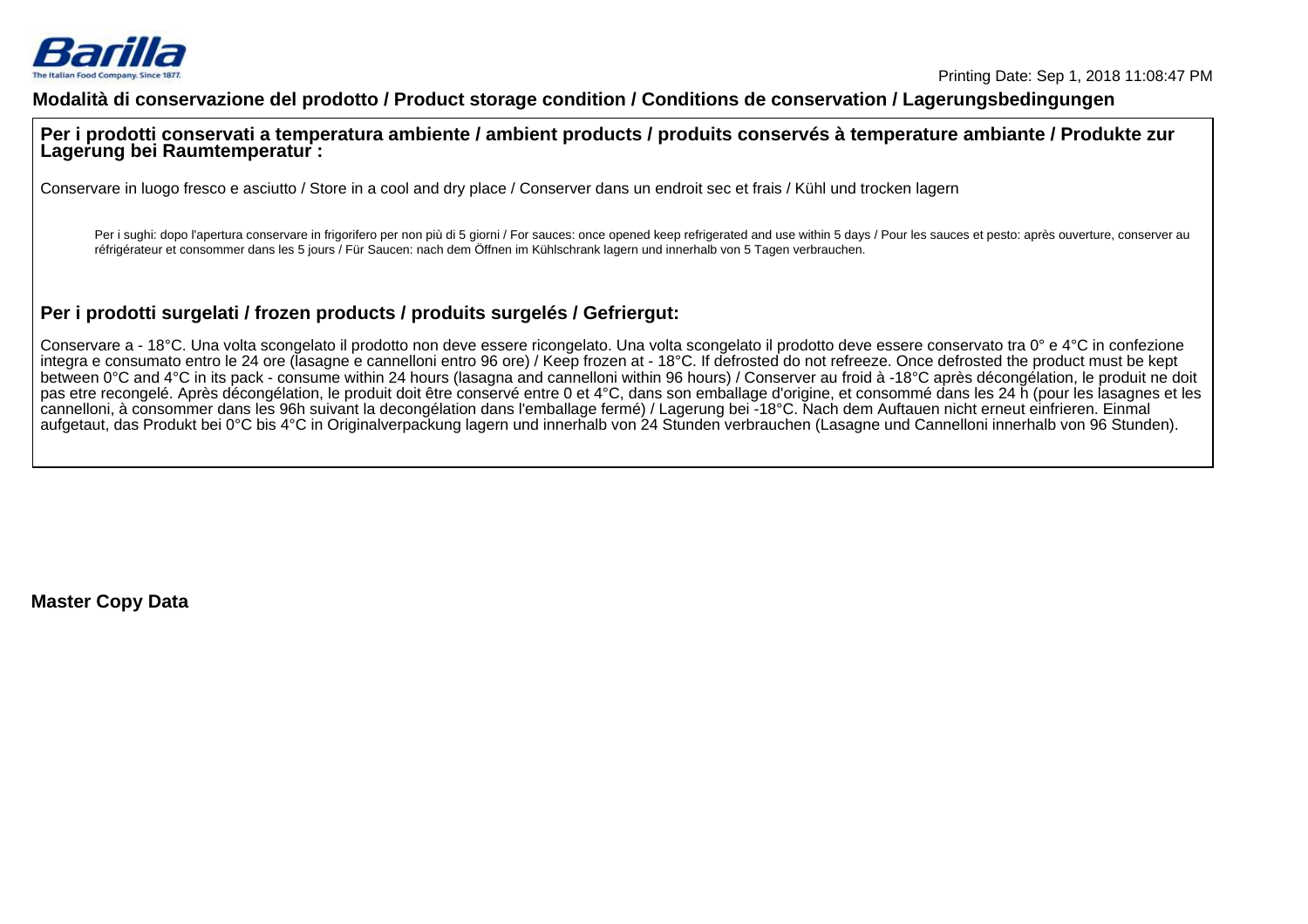

Language: Italian

I PASTA SENZA GLUTINE DI MAIS BIANCO, MAIS GIALLO E RISO - Specificamente formulato per persone intolleranti al glutine. Ingredienti: farina di mais bianco (65%), farina di mais giallo (29,5%), farina di riso(5%), acqua, emulsionante: mono e digliceridi degli acidi grassi.

◯ PASTA SENZA GLUTINE DI MAIS BIANCO, MAIS GIALLO E RISO - Specificamente formulato per persone intolleranti al glutine. Ingredienti: farina di mais bianco (65%), farina di mais giallo (29,5%), farina di riso (5%), acqua, emulsionante: mono e digliceridi degli acidi grassi.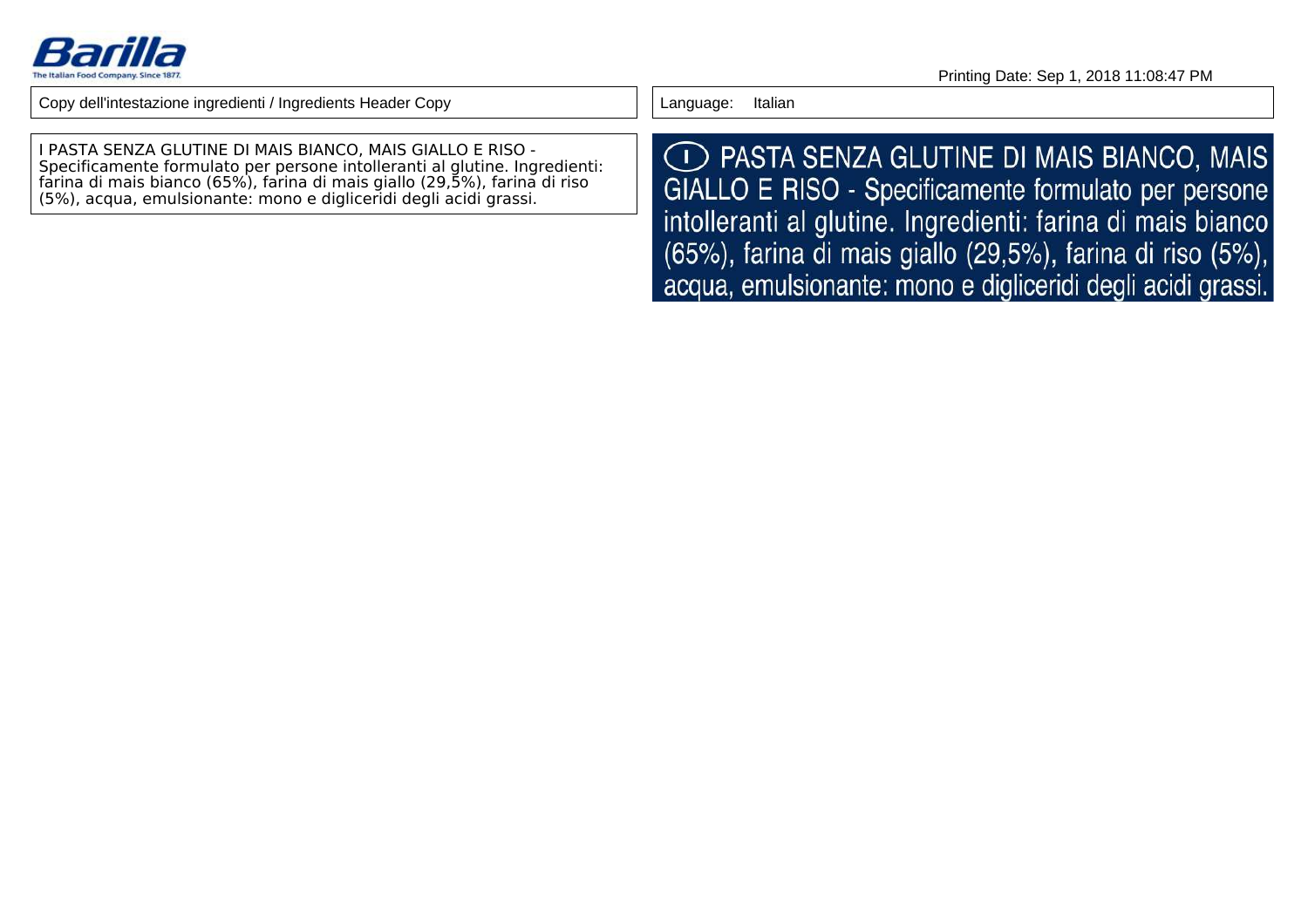

NL GLUTENVRIJE GRANENSPECIALITEIT - Speciaal bereid voor personen meteen glutenintolerantie. Ingrediënten: wit maïsmeel (65%), geel maïsmeel(29,5%), rijstmeel (5%), water, emulgator: mono- en diglyceriden van vetzuren. Kooktijd: 9 min. Bewaren op een koele en droge plaats. Barilla G.e R. Fratelli - Società per Azioni - Via Mantova 166, Parma - Italy.GEÏMPORTEERD UIT ITALIË.

Language: Dutch

**NL GLUTENVRIJE GRANENSPECIALITEIT - Speciaal** bereid voor personen met een glutenintolerantie. Ingredienten: wit maïsmeel (65%), geel maïsmeel (29,5%), rijstmeel (5%), water, emulgator: mono- en diglyceriden van vetzuren. Kooktijd: 9 min. Bewaren op een koele en droge plaats. Barilla G. e R. Fratelli - Società per Azioni - Via Mantova 166, Parma - Italy. GEÏMPORTEERD UIT ITALIË.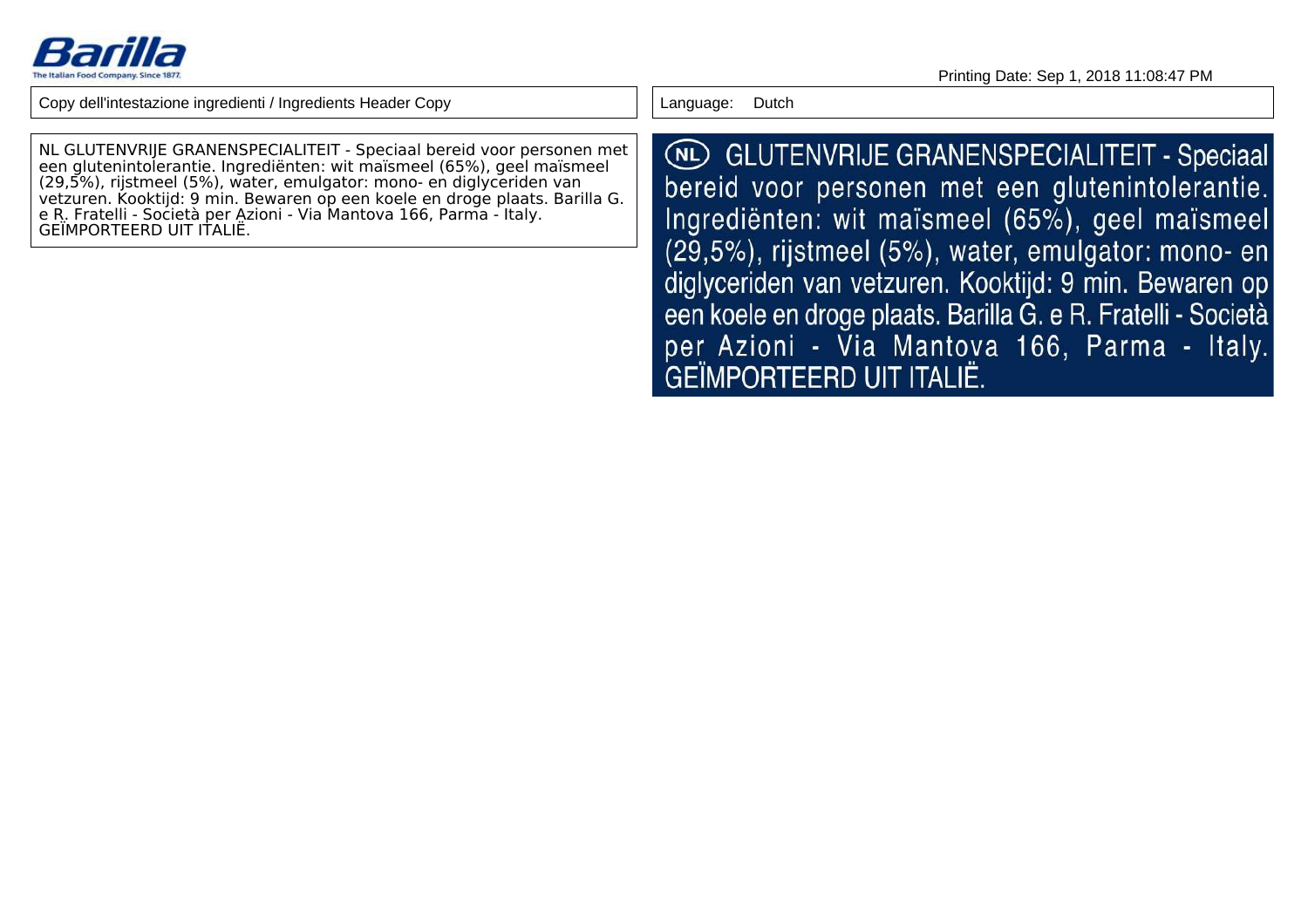

FI GLUTEENITON PASTA - Gluteenille intoleranteille henkilöille tarkoitettuerityiskoostumus - Ainekset: Valkoinen maissijauho (65%), keltainen maissijauho (29,5%), riisijauho (5%), vesi, emulgointiaine: rasvahappojen mono- ja diglyseridit. Keittoaika: 9 min. Säilytettävä viileässä ja kuivassapaikassa. Valmistettu Italiassa. Kuluttajapalvelu: Oy Conaxess Trade Finland Ab, Malmin kauppatie 18, 00700 Helsinki, www.barilla.fi. Barilla G.e R. Fratelli - Società per Azioni - Via Mantova 166, Parma - Italy.

Language: Finnish

(FI) GLUTEENITON PASTA - Gluteenille intoleranteille henkilöille tarkoitettu erityiskoostumus - Ainekset: Valkoinen maissijauho (65%), keltainen maissijauho (29,5%), riisijauho (5%), vesi, emulgointiaine: rasvahappojen mono- ja diglyseridit. Keittoaika: 9 min. Säilytettävä viileässä ja kuivassa paikassa. Valmistettu Italiassa. Kuluttajapalvelu: Oy Conaxess Trade Finland Ab, Malmin kauppatie 18, 00700 Helsinki, www.barilla.fi. Barilla G. e R. Fratelli - Società per Azioni - Via Mantova 166, Parma - Italy.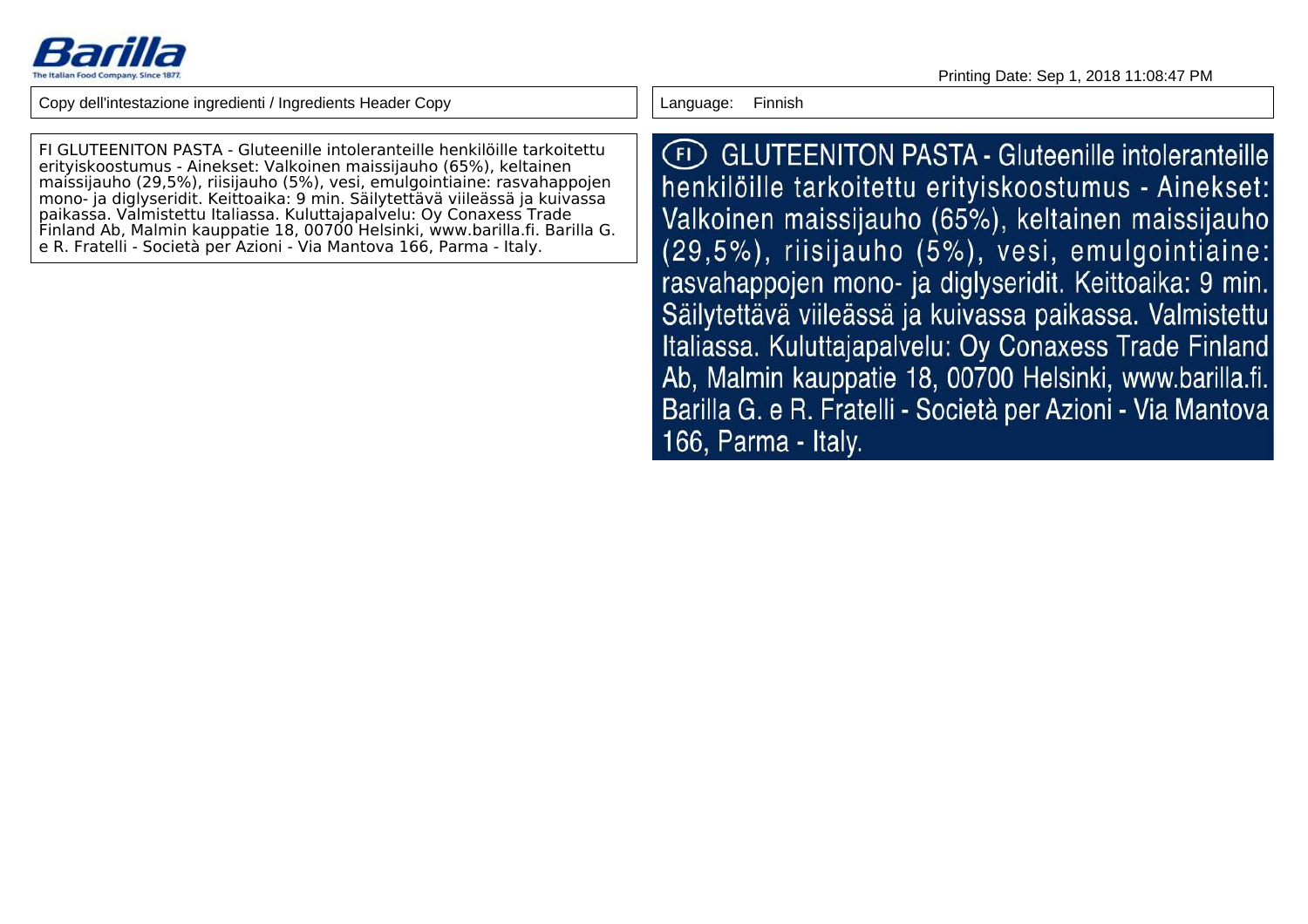

F SPÉCIALITÉ CÉRÉALIÈRE SANS GLUTEN - Spécialement formulé pour les personnes souffrant d'une intolérance au gluten. Ingrédients : farine de maïs blanc (65%), farine de maïs jaune (29,5%), farine de riz (5%), eau, émulsifiant : mono- et diglycérides d'acides gras. Temps de cuisson: 9 min.Conserver dans un endroit frais et sec. Barilla G. e R. Fratelli - Società perAzioni - Via Mantova 166, Parma - Italy. IMPORTE D'ITALIE.

Language: French

E SPÉCIALITÉ CÉRÉALIÈRE SANS GLUTEN -Spécialement formulé pour les personnes souffrant d'une intolérance au gluten. Ingrédients : farine de maïs blanc (65%), farine de maïs jaune (29,5%), farine de riz (5%), eau, émulsifiant : mono- et diglycérides d'acides gras. Temps de cuisson: 9 min. Conserver dans un endroit frais et sec. Barilla G. e R. Fratelli - Società per Azioni -Via Mantova 166, Parma - Italy. IMPORTE D'ITALIE.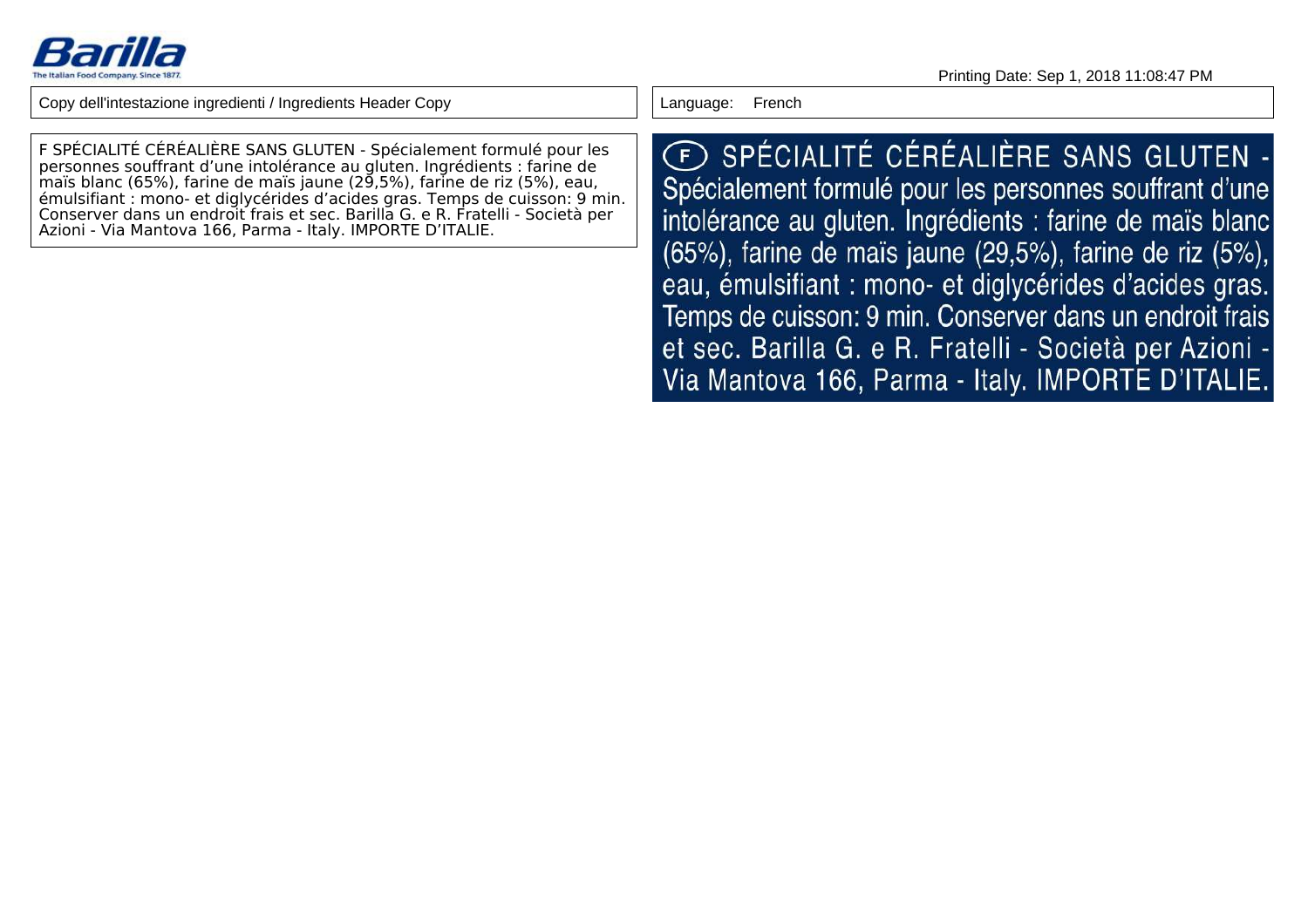

D GLUTENFREIE TEIGWAREN AUS MAIS- UND REISMEHL - Speziell formuliertfür Menschen mit Glutenunverträglichkeit. Zutaten: weißes Maismehl (65%), gelbes Maismehl (29,5%), Reismehl (5%), Wasser, Emulgator: Mono- und Diglyceride von Speisefettsäuren. Kochzeit: 9 Min. Trocken, vorLicht und Wärme geschützt lagern. Barilla G. e R. Fratelli - Società perAzioni - Via Mantova 166, Parma - Italy. HERGESTELLT IN ITALIEN.

Language: German

(D) GLUTENFREIE TEIGWAREN AUS MAIS- UND REISMEHL - Speziell formuliert für Menschen mit Glutenunverträglichkeit. Zutaten: weißes Maismehl (65%), gelbes Maismehl (29,5%), Reismehl (5%), Wasser, Emulgator: Mono- und Diglyceride von Speisefettsäuren. Kochzeit: 9 Min. Trocken, vor Licht und Wärme geschützt lagern. Barilla G. e R. Fratelli - Società per Azioni - Via Mantova 166, Parma - Italy. HERGESTELLT IN ITALIEN.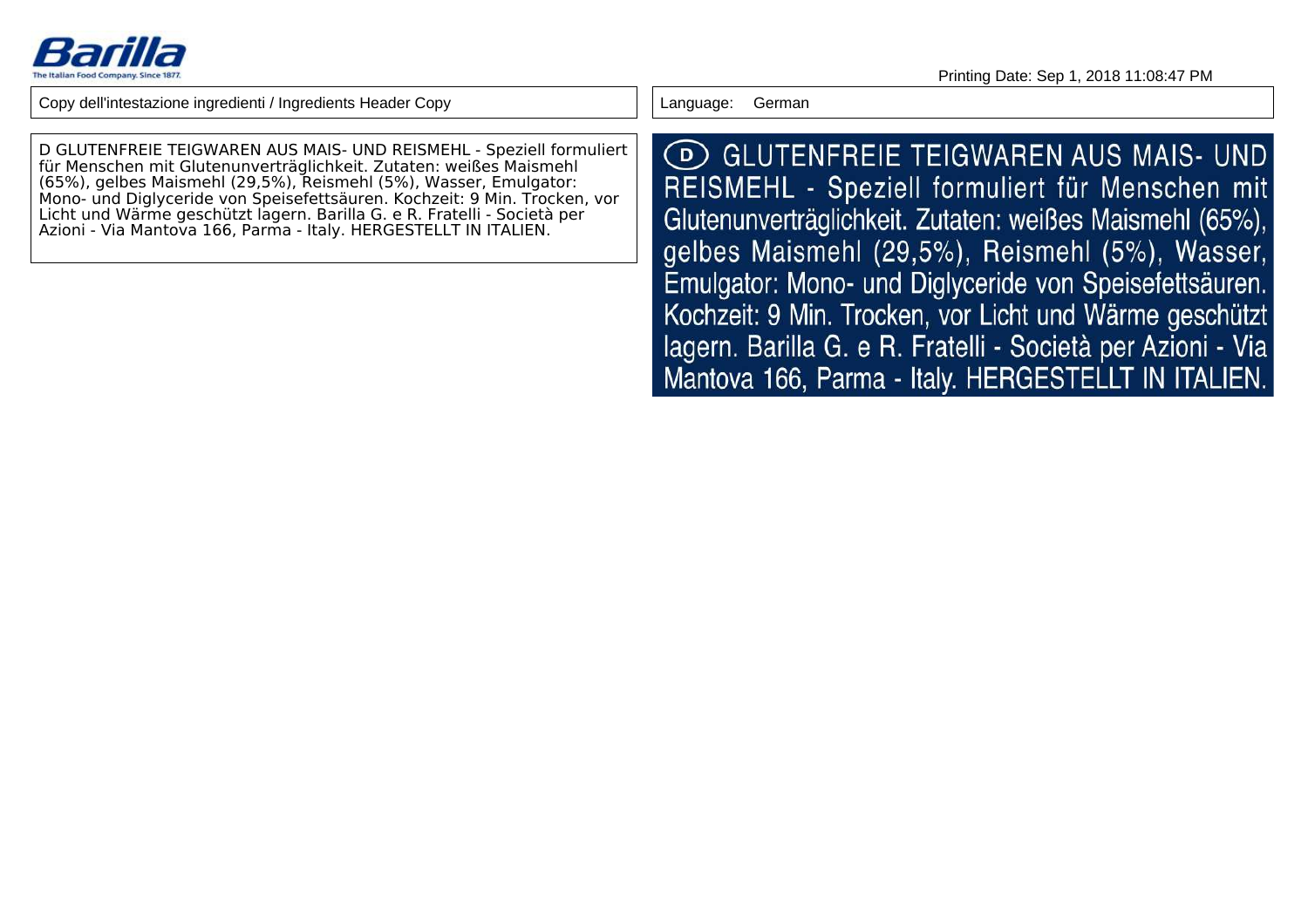

Language: Nordic

S DK N GLUTENFRI PASTA / GLUTENFRI PASTA / GLUTENFRI PASTA - Särskiltframställt för personer med glutenintolerans. / Fremstillet specifikt til personer med glutenintolerans. / Særlig sammensatt for personer med glutenintoleranse. Ingredienser: vitt majsmjöl (65%) / hvidt majsmel (65%) / hvitt maismel (65%), gult majsmjöl (29,5%) / gult majsmel (29,5%) / gult maismel (29,5%), rismjöl (5%) / rismel (5%) / rismel (5%), vatten / vand / vann, emulgeringsmedel / emulgator / emulgator: mono- och diglycerider av fettsyror / mono- og diglycerider af fedtsyrer / mono- og diglyserider av fettsyrer. Koktid / Tilberedningstid / Koketid: 9 min. Förvaras torrt och svalt/ Opbevares tørt og køligt / Oppbevares tørt og kjølig - TILLVERKAD /FREMSTILLET / PRODUSERT I ITALIEN / ITALIA - Konsumentkontakt / Forbrugerkontakt / Forbrukerkontakt: Barilla Sverige AB SE-682 82 Filipstad SE 020 - 75 80 81, info-se@barilla.com / Conaxess Trade Denmark A/S DK-2860 Søborg www.barilla.dk / Barilla Norge AS NO-2326 Hamar, infono@barilla.com. / Barilla G. e R. Fratelli Società per Azioni - Via Mantova166 - Parma - Italien.

(S) OR (N) GLUTENFRI PASTA / GLUTENFRI PASTA / GLUTENFRI PASTA - Särskilt framställt för personer med glutenintolerans. / Fremstillet specifikt til personer med glutenintolerans. / Særlig sammensatt for personer med alutenintoleranse. Ingredienser: vitt maismiöl (65%) / hvidt maismel (65%) / hvitt maismel (65%), gult maismiol (29.5%) / gult maismel (29.5%) / gult maismel (29.5%). rismiöl (5%) / rismel (5%) / rismel (5%), vatten / vand / vann. emulgeringsmedel / emulgator / emulgator: mono- och diglycerider av fettsyror / mono- og diglycerider af fedtsyrer / mono- og diglyserider av fettsyrer. Koktid / Tilberedningstid / Koketid: 9 min. Förvaras torrt och svalt / Opbevares tørt og køligt / Oppbevares tørt og kjølig - TILLVERKAD FREMSTILLET / PRODUSERT I ITALIEN / ITALIA -Konsumentkontakt / Forbrugerkontakt / Forbrukerkontakt: Barilla Sverige AB SE-682 82 Filipstad SE 020 - 75 80 81, info-se@barilla.com / Conaxess Trade Denmark A/S DK-2860 Søborg www.barilla.dk / Barilla Norge AS NO-2326 Hamar, info-no@barilla.com. / Barilla G. e R. Fratelli Società per Azioni - Via Mantova 166 - Parma - Italien.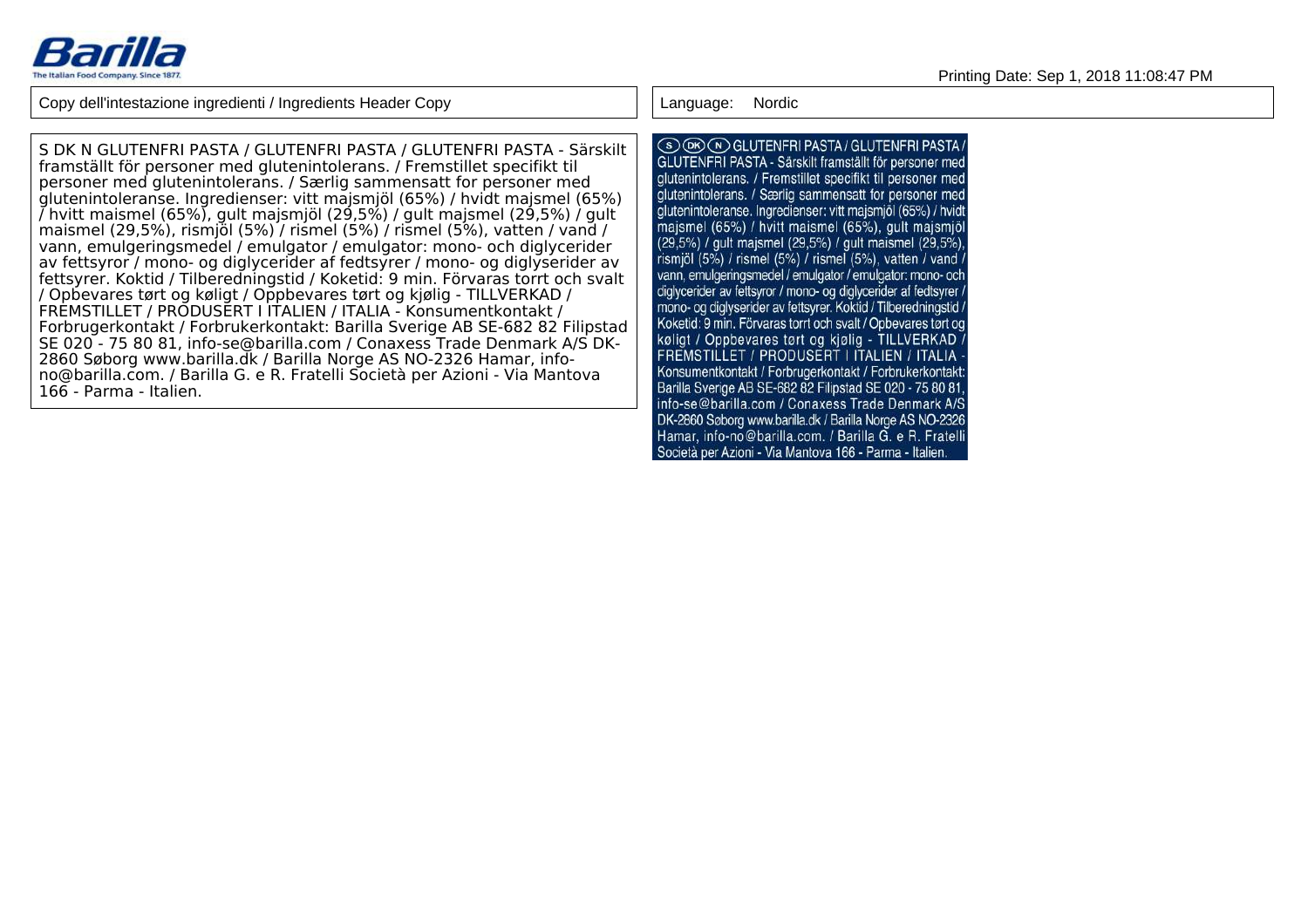

E PASTA ALIMENTICIA SIN GLUTEN A BASE DE \_MAÍZ BLANCO, MAÍZ AMARILLO Y ARROZ - Elaborado específicamente para personas con intolerancia al gluten. Ingredientes: harina de maíz blanco (65%), harina demaíz amarillo (29,5%), harina de arroz (5%), agua, emulgente: monoglicéridos y diglicéridos de ácidos grasos. Tiempo de cocción: 9 min. Conservar en lugar fresco y seco. Barilla G. e R. Fratelli - Società per azioni- Via Mantova 166, Parma - Italy. PRODUCIDO EN ITALIA.

Language: Spanish

**E PASTA ALIMENTICIA SIN GLUTEN A BASE DE** MAÍZ BLANCO, MAÍZ AMARILLO Y ARROZ - Elaborado específicamente para personas con intolerancia al gluten. Ingredientes: harina de maíz blanco (65%), harina de maíz amarillo (29,5%), harina de arroz (5%), agua, emulgente: monoglicéridos y diglicéridos de ácidos grasos. Tiempo de cocción: 9 min. Conservar en lugar fresco y seco. Barilla G. e R. Fratelli - Società per azioni -Via Mantova 166, Parma - Italy. PRODUCIDO EN ITALIA.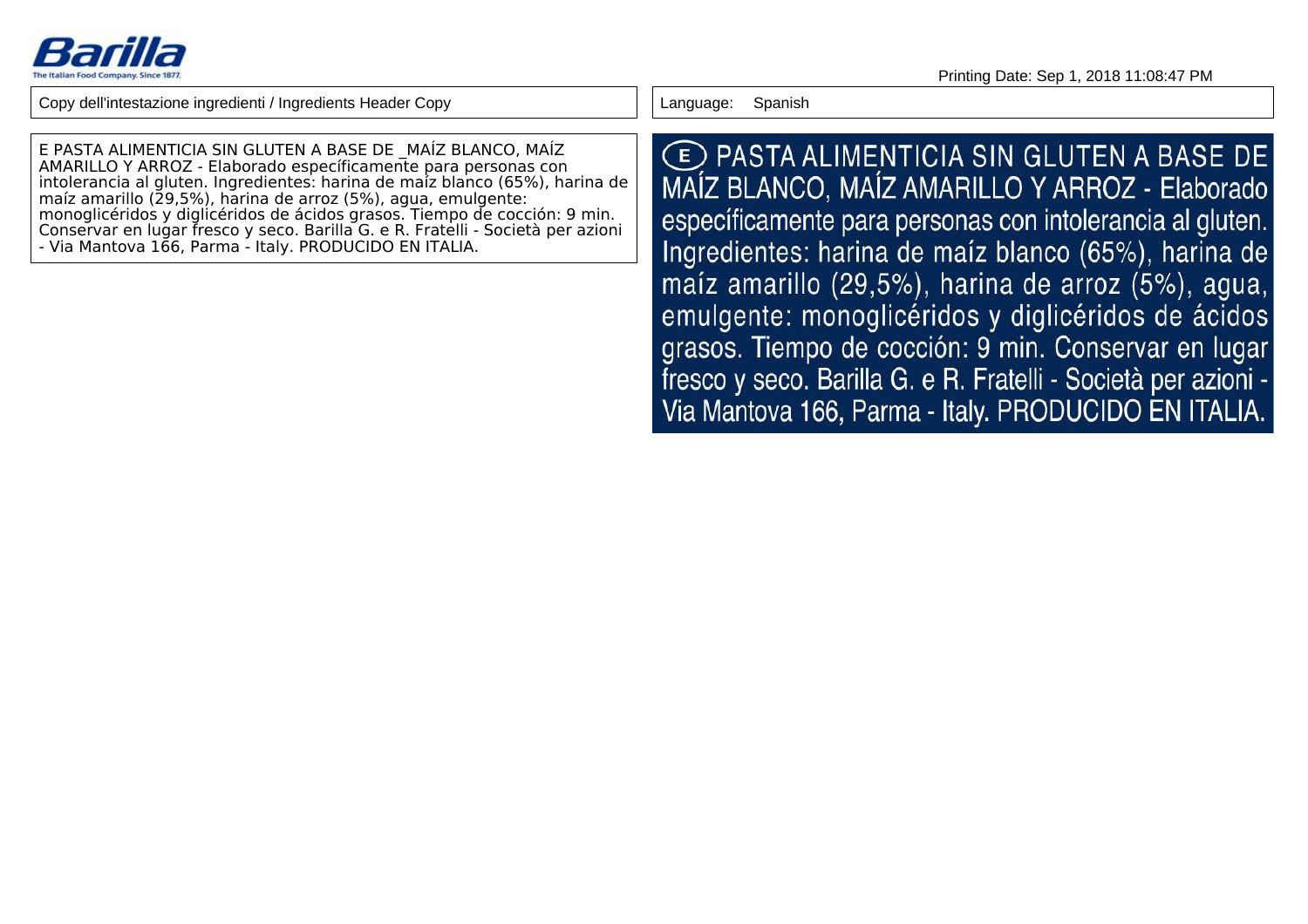

### Printing Date: Sep 1, 2018 11:08:47 PM

| Copy delle informazioni nutrizionali / Nutrition Facts Copy          | NT.<br>Language:                                                                                                                                                                                                                                                                                                                                                                                                                                                                                                                                                                                                                                                                                                                                                                                                                                                                                                                                                                                                                       |
|----------------------------------------------------------------------|----------------------------------------------------------------------------------------------------------------------------------------------------------------------------------------------------------------------------------------------------------------------------------------------------------------------------------------------------------------------------------------------------------------------------------------------------------------------------------------------------------------------------------------------------------------------------------------------------------------------------------------------------------------------------------------------------------------------------------------------------------------------------------------------------------------------------------------------------------------------------------------------------------------------------------------------------------------------------------------------------------------------------------------|
| SEE IMAGE (Italian, French, German, Nordic, Dutch, Spanish, Finnish) | VALORI NUTRIZIONALI MEDI - VALEURS NUTRITIONNELLES MOYENNES - DURCHSCHNITTLICHE NÄHRWERTE -<br>GENOMSNITTLIGT NÄRINGSVÄRDE - GENNEMSNITLIG NÆRINGSVÆRDI - GJENNOMSNITTLIG NÆRINGSVERDI -<br>KESKIMÄÄRÄINEN RAVINTOSISÄLTÖ - GEMIDDELDE VOEDINGSWAARDEN -<br><b>VALORES NUTRICIONALES MEDIOS</b><br>100g 85g <sup>m</sup> %RI <sup>(2)</sup> /85g                                                                                                                                                                                                                                                                                                                                                                                                                                                                                                                                                                                                                                                                                       |
|                                                                      | ENERGIA - ENERGIE - ENERGIE - ENERGI - ENERGI - ENERGI - ENERGIA - ENERGIE - VALOR ENERGÉTICO<br>kJ/kcal 1524/359 1295/305<br>15%                                                                                                                                                                                                                                                                                                                                                                                                                                                                                                                                                                                                                                                                                                                                                                                                                                                                                                      |
|                                                                      | GRASSI - MATIERES GRASSES - FETT - FETT - FEDT - FETT - RASVA - VETTEN - GRASAS<br>2%<br>1,8<br>1,5<br>$\alpha$                                                                                                                                                                                                                                                                                                                                                                                                                                                                                                                                                                                                                                                                                                                                                                                                                                                                                                                        |
|                                                                      | DI CUI: ACIDI GRASSI SATURI - DONT: ACIDES GRAS SATURÉS - DAVON: GESÄTTIGTE FETTSÄUREN -<br>VARAV: MÄTTAT FETT - HERAF: MÆTTEDE FEDTSYRER - HVORAV: METTEDE FETTSYRER -<br>JOSTA: TYYDYTTYNYTTÄ - WAARVAN: VERZADIGDE VETZUREN - DE LAS CUALES SATURADAS<br>0,3<br>0,3<br>2%<br>g.                                                                                                                                                                                                                                                                                                                                                                                                                                                                                                                                                                                                                                                                                                                                                     |
|                                                                      | CARBOIDRATI - GLUCIDES - KOHLENHYDRATE - KOLHYDRAT - KULHYDRAT -<br>KARBOHYDRATER - HIILIHYDRAATIT - KOOLHYDRATEN - HIDRATOS DE CARBONO<br>78,7<br>66,9<br>26%<br>g.                                                                                                                                                                                                                                                                                                                                                                                                                                                                                                                                                                                                                                                                                                                                                                                                                                                                   |
|                                                                      | DI CUI: ZUCCHERI - DONT: SUCRES - DAVON: ZUCKER - VARAV: SOCKERARTER -<br>HERAF: SUKKERARTER - HVORAV: SUKKERARTER - JOSTA: SOKEREITA -<br>WAARVAN: SUIKERS - DE LOS CUALES AZUCARES<br>1,2<br>1,0<br>1%<br>g.                                                                                                                                                                                                                                                                                                                                                                                                                                                                                                                                                                                                                                                                                                                                                                                                                         |
|                                                                      | FIBRE - FIBRES ALIMENTAIRES - BALLASTSTOFFE - FIBER - KOSTFIBRE -<br>KOSTFIBER - RAVINTOKUITU - VEZELS - FIBRA ALIMENTARIA<br>0,9<br>1,1                                                                                                                                                                                                                                                                                                                                                                                                                                                                                                                                                                                                                                                                                                                                                                                                                                                                                               |
|                                                                      | PROTEINE - PROTÉINES - EIWEISS - PROTEIN - PROTEIN - PROTEIN - PROTEINI - EIWITTEN - PROTEINAS<br>6,5<br>5,5<br>11%                                                                                                                                                                                                                                                                                                                                                                                                                                                                                                                                                                                                                                                                                                                                                                                                                                                                                                                    |
|                                                                      | SALE - SEL - SALZ - SALT - SALT - SALT - SUOLA - ZOUT - SAL<br>$q = 0,003 = 0,002$<br>0%                                                                                                                                                                                                                                                                                                                                                                                                                                                                                                                                                                                                                                                                                                                                                                                                                                                                                                                                               |
|                                                                      | <sup>11</sup> 85g = Esempio di una porzione. La confezione contiene 5 porzioni circa / Exemple d'une portion. Le paquet contient environ 5 portions / Beispiel für eine<br>Portion. Eine Packung enthält ca. 5 Portionen / Exempel på en po<br>indeholder ca 5 portioner. / Eksempel på en porsjon. Pakken inneholder ca. 5 porsjoner. / Annosesimerkki. Pakkaus sisältää noin 5 annosta. / Voorbeeld<br>van een portie. De verpakking bevat ongeveer 5 porties. / Ejemplo de una ración. El envase contiene aproximadamente 5 porciones.<br>1/4 Pil = Assunzioni di riferimento di un adulto medio / Apport de référence pour un adulte-type / Referenzmenge für einen durchschnittlichen Erwachsenen /<br>Referensintag för en genomsnittlig vuxen / Referenceindtag for en voksen gennemsnitsperson / Referanseinntak for en voksen gjennomsnittsperson. / Aikuisen<br>keskivertokäyttäjän saannin vertailuarvo / Referentie-inname van een gemiddelde volwassene. / Ingesta de referencia de un adulto medio. (8400 kJ/2000 kcal). |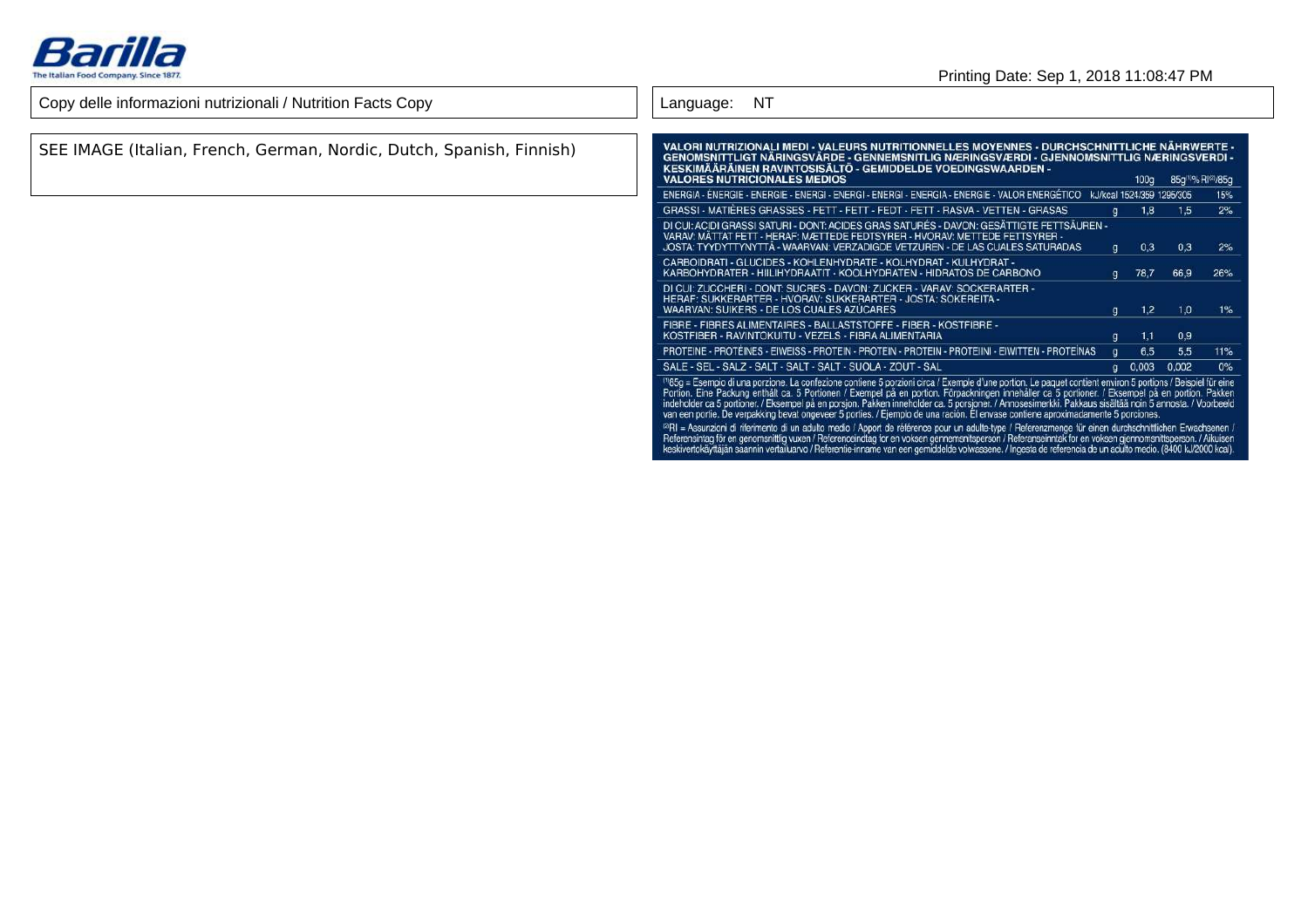

3DL 1000011410 PENNE R. 400X14 GLUTEN FREE INT'L

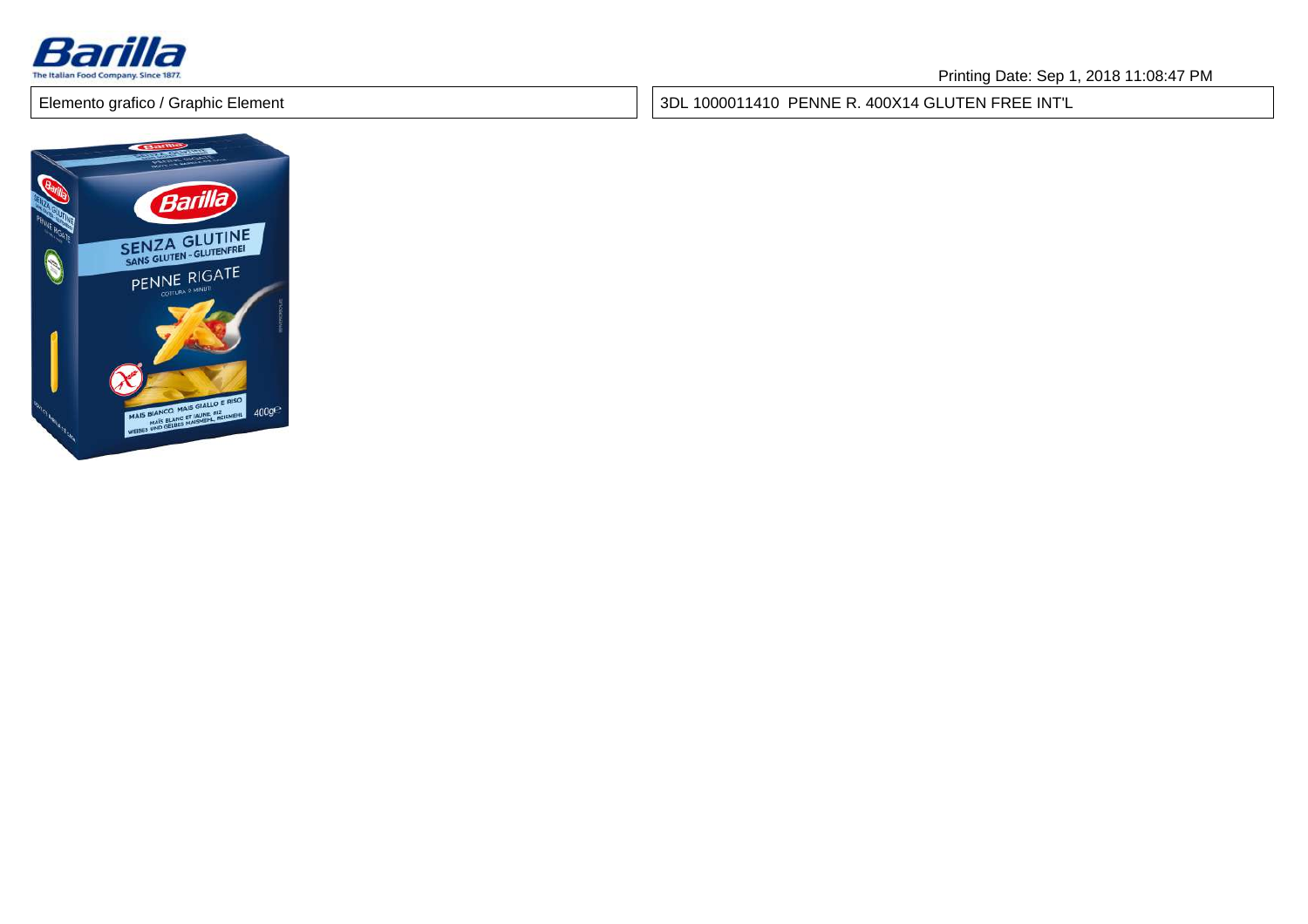

3DR 1000011410 PENNE R. 400X14 GLUTEN FREE INT'L

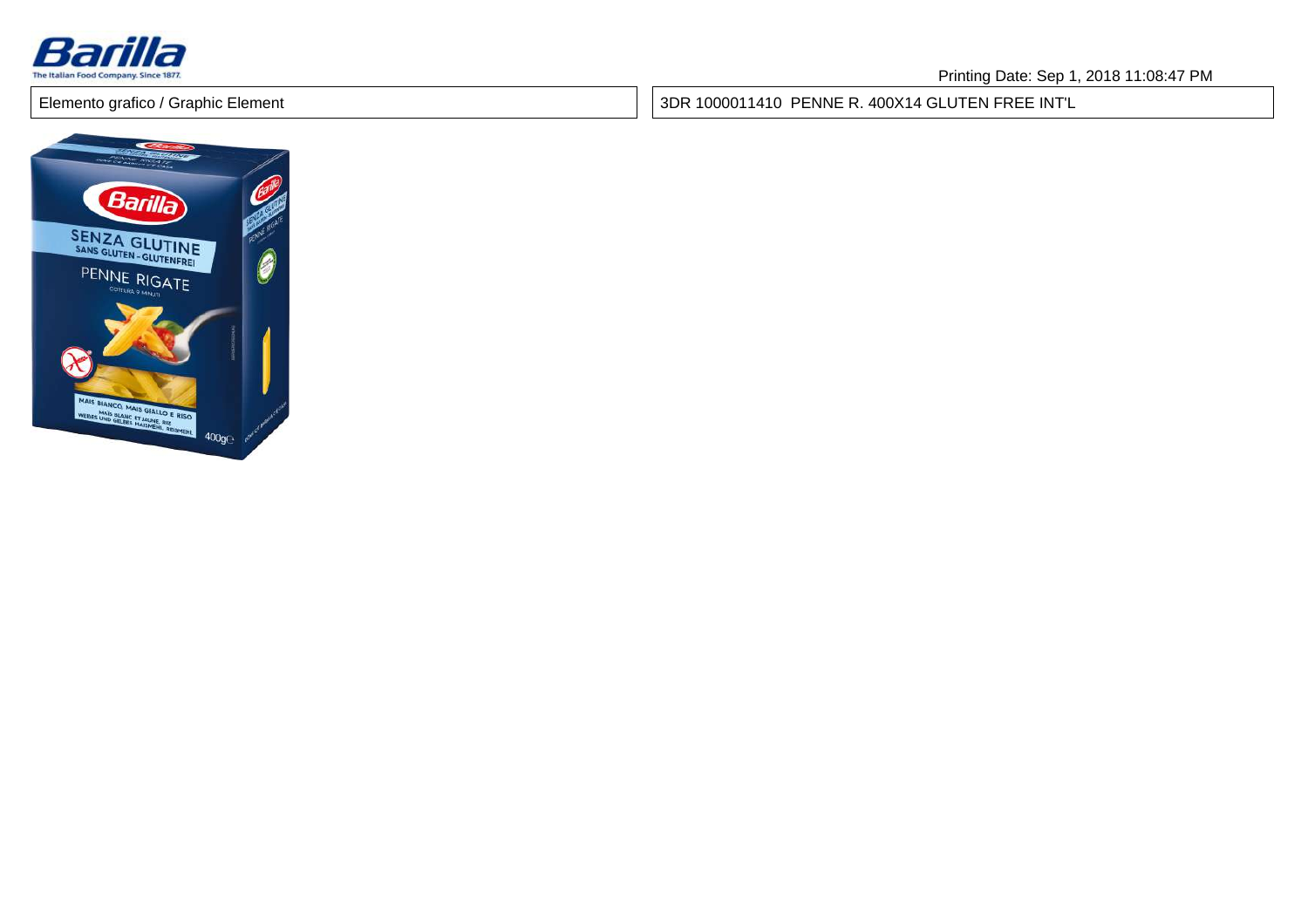

ATW 1000011410 PENNE R. 400X14 GLUTEN FREE INT'L

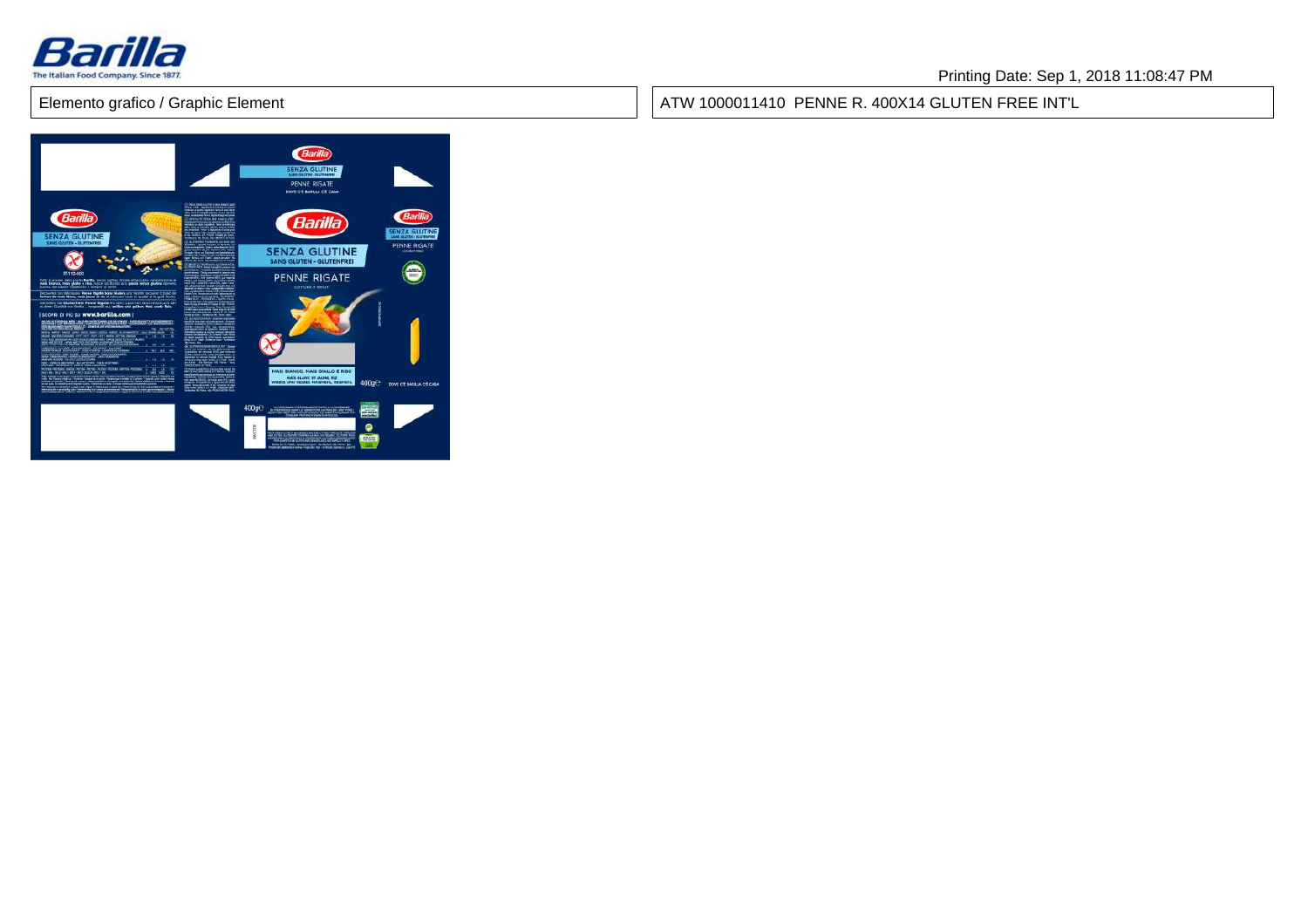

FRP 1000011410 PENNE R. 400X14 GLUTEN FREE INT'L

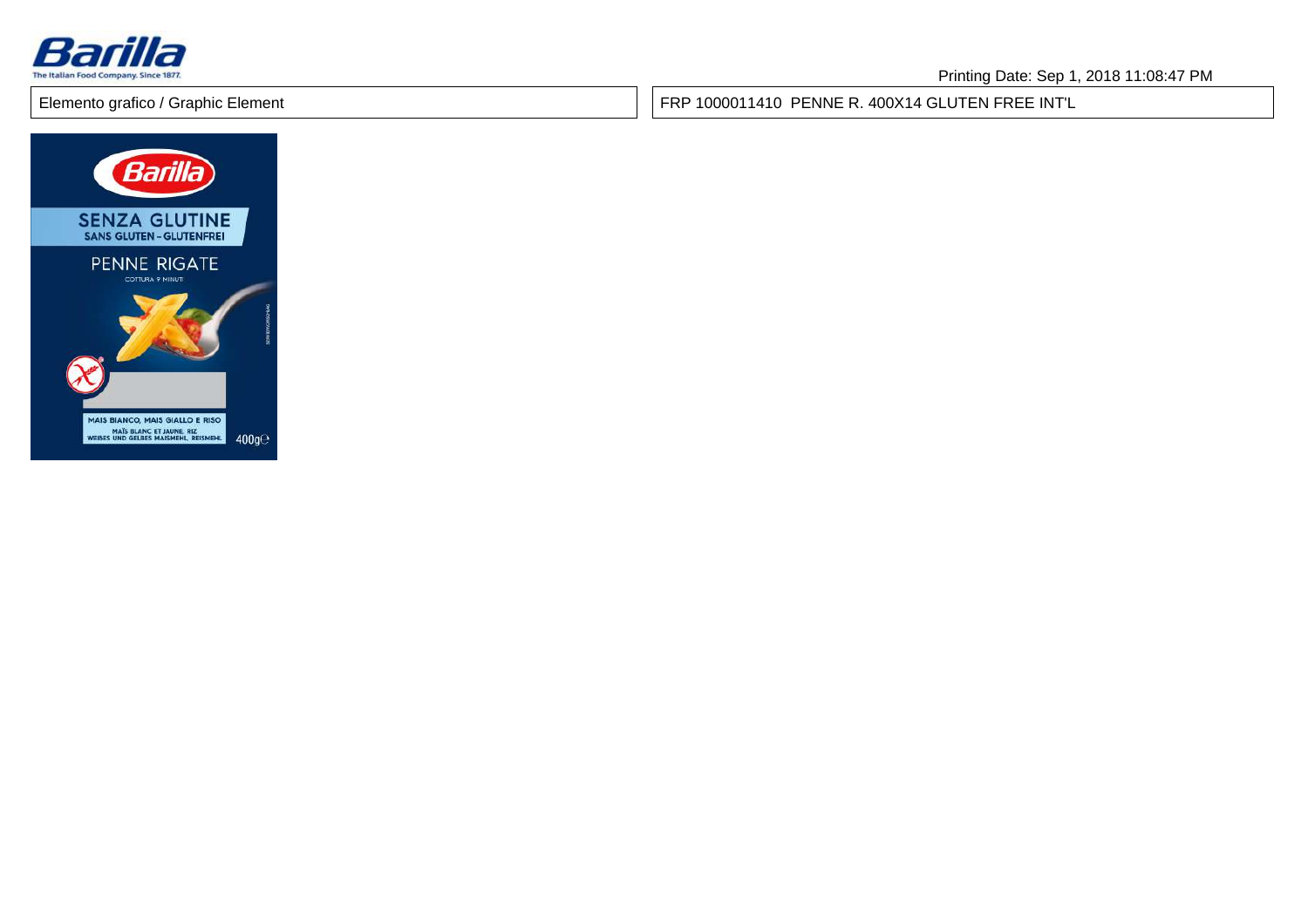

### Printing Date: Sep 1, 2018 11:08:47 PM

BKP 1000011410 PENNE R. 400X14 GLUTEN FREE INT'L

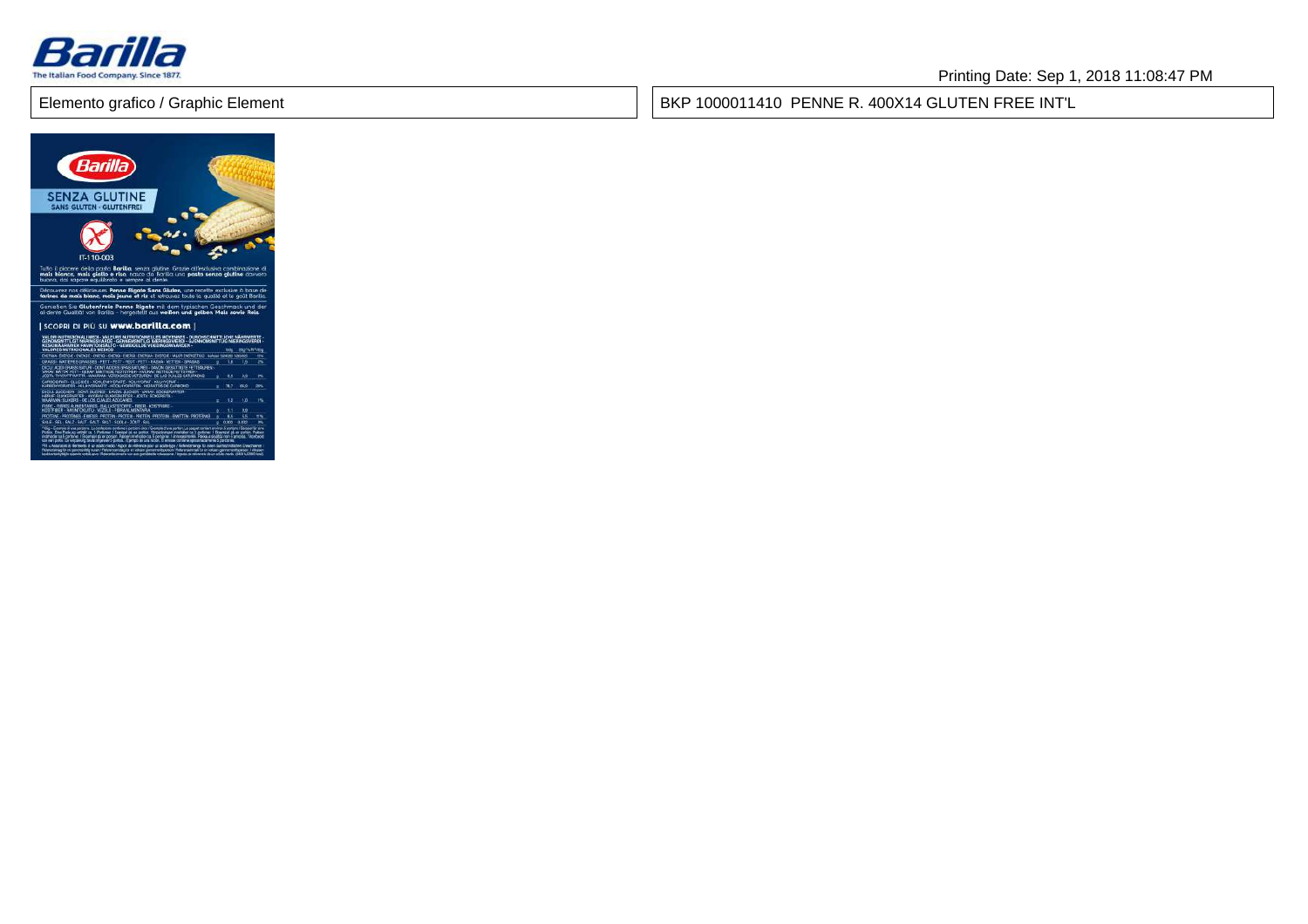

RGP 1000011410 PENNE R. 400X14 GLUTEN FREE INT'L

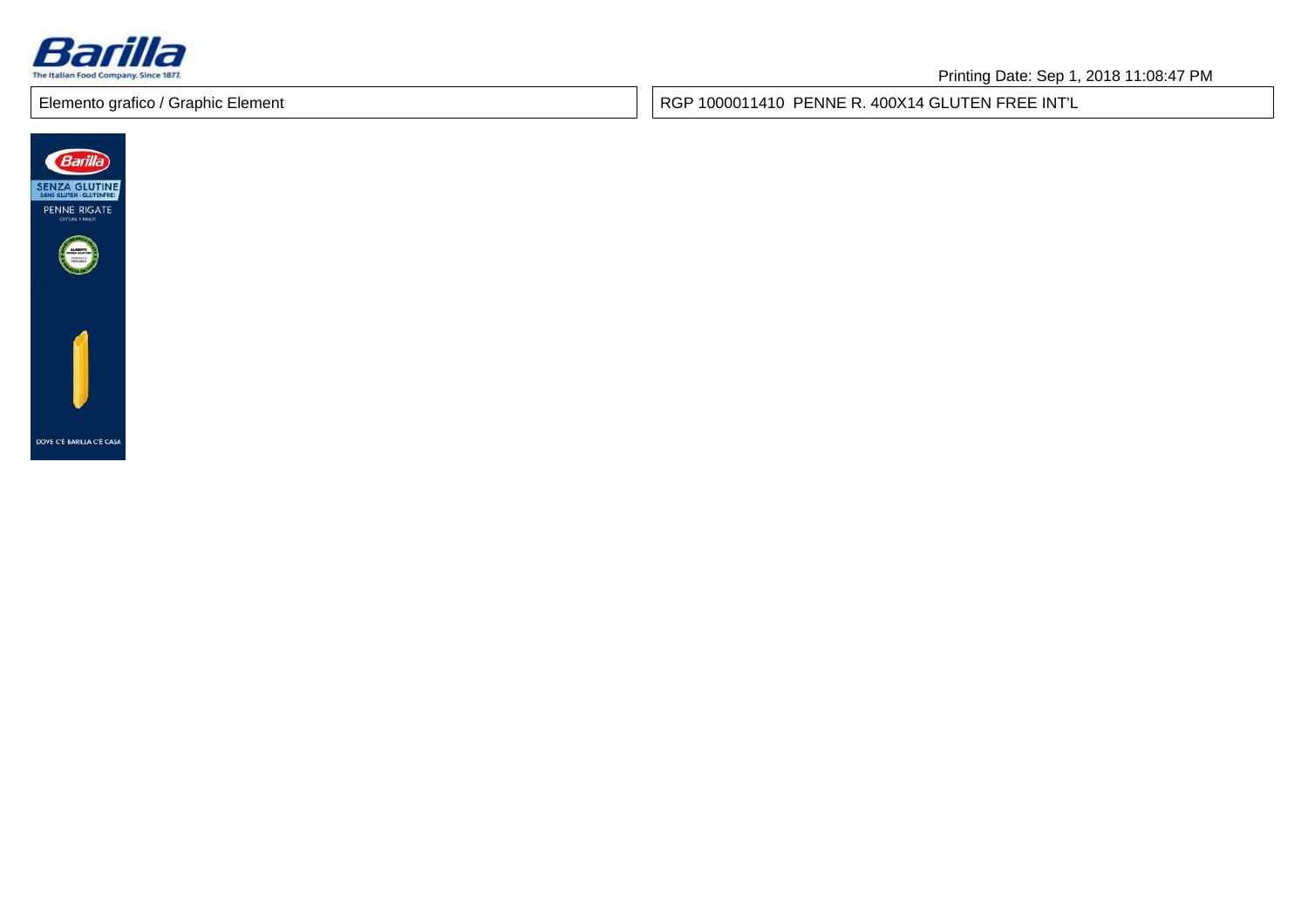

Printing Date: Sep 1, 2018 11:08:47 PM

Elemento grafico / Graphic Element

LFP 1000011410 PENNE R. 400X14 GLUTEN FREE INT'L

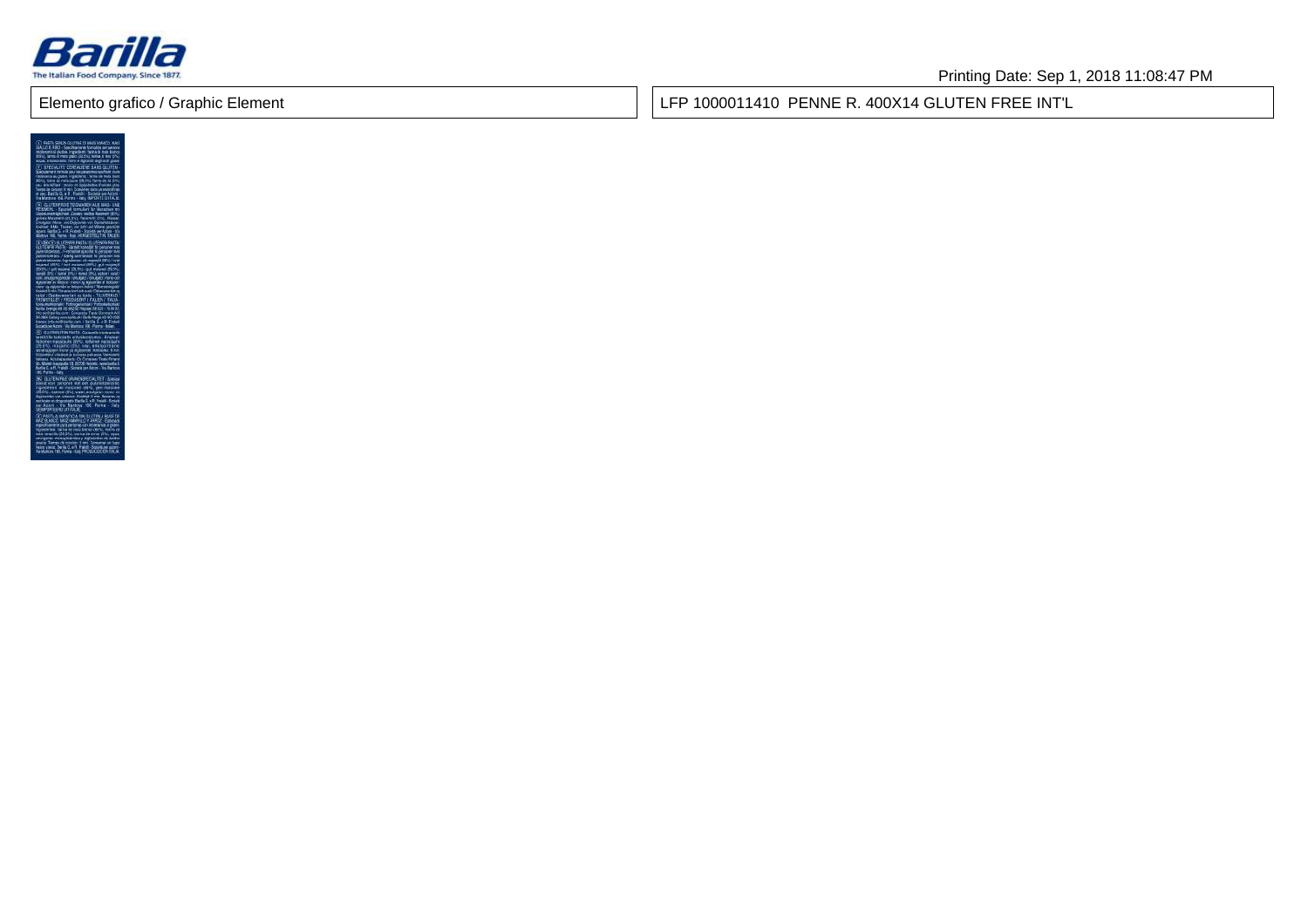

TPP 1000011410 PENNE R. 400X14 GLUTEN FREE INT'L

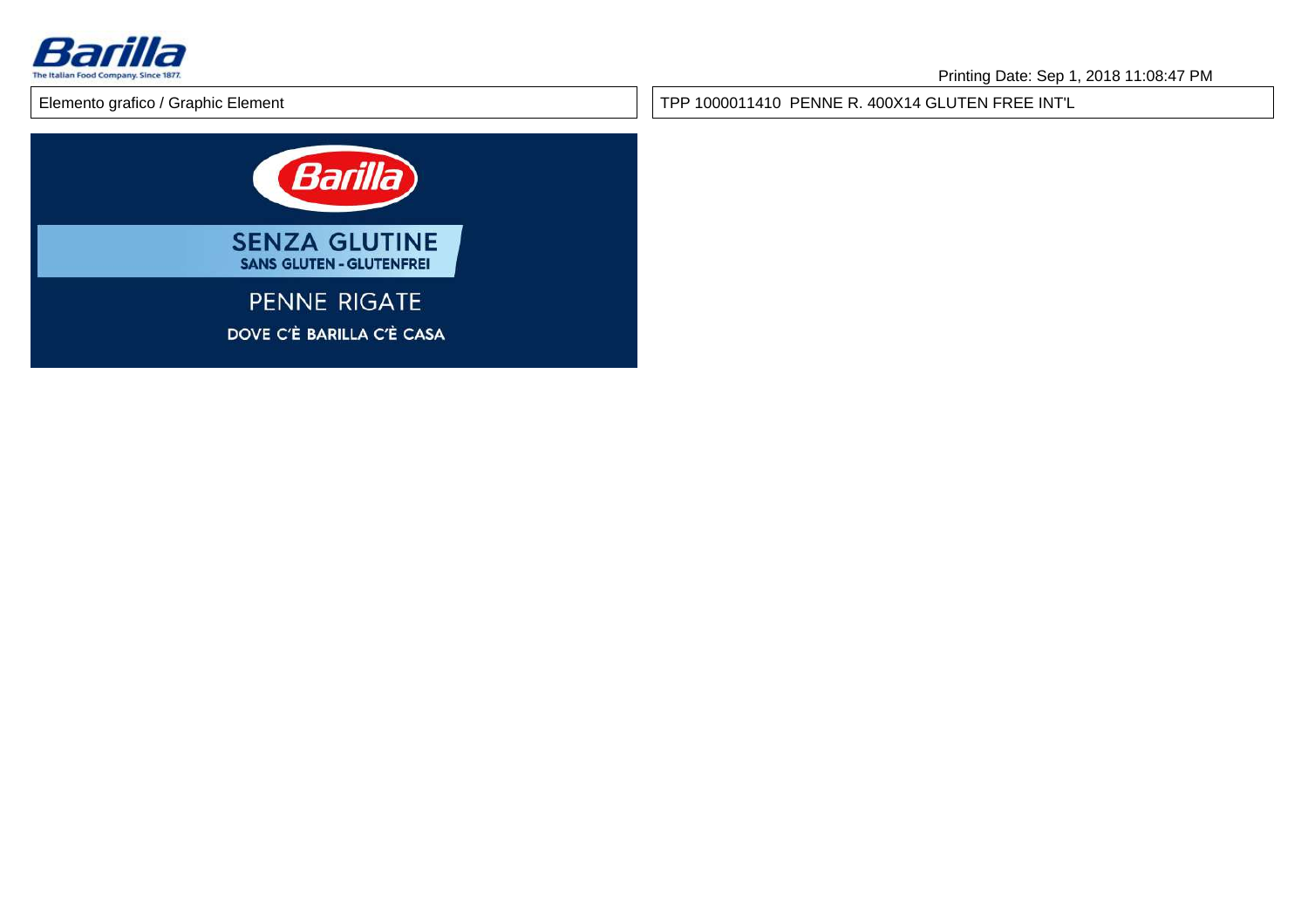

#### DWP 1000011410 PENNE R. 400X14 GLUTEN FREE INT'L